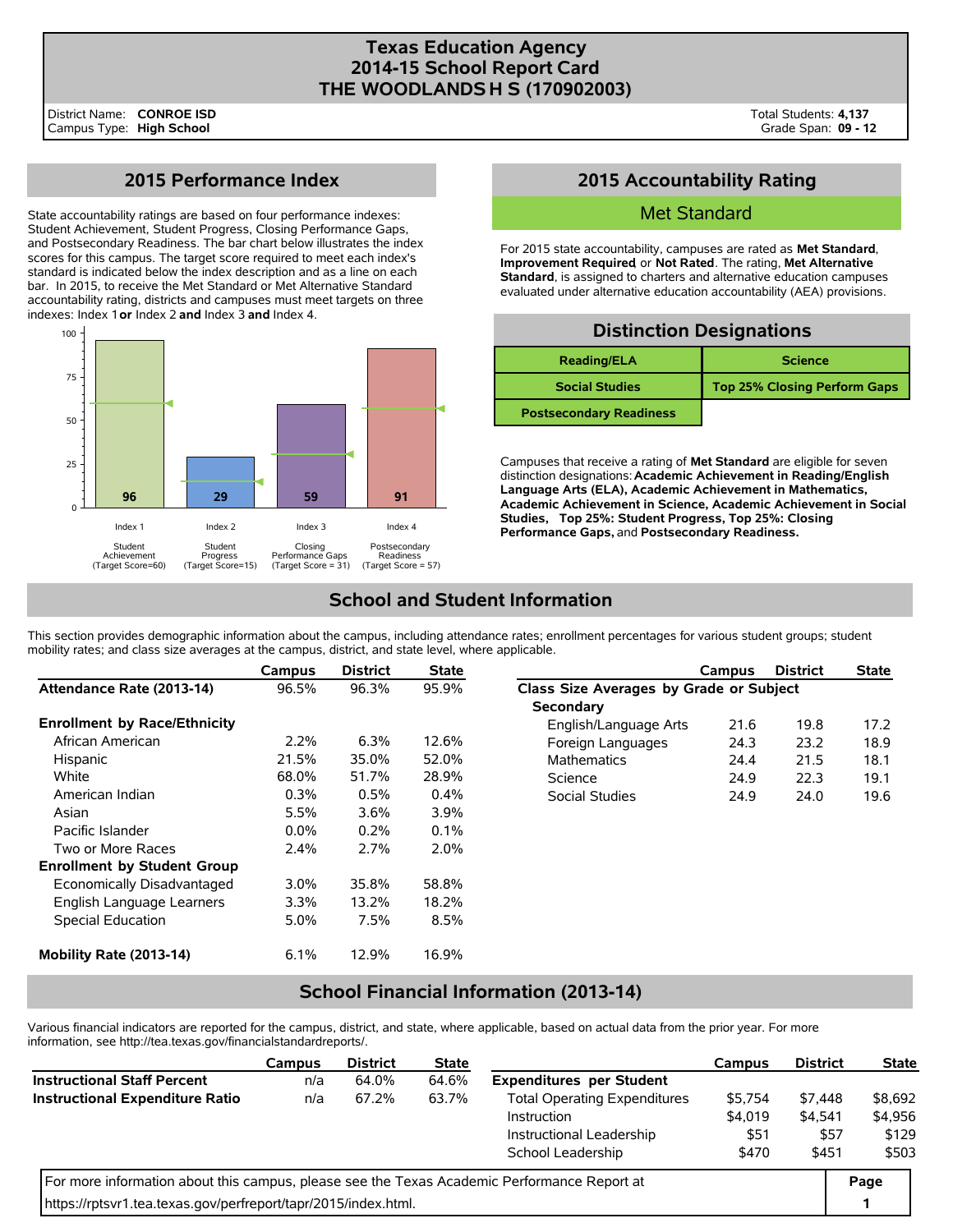**Texas Education Agency 2014-15 School Report Card**

#### **THE WOODLANDS H S (170902003) CONROE ISD**

|                                                                                     |      | <b>State</b> |     | All | African<br>District Students American Hispanic |        | White | American<br>Indian       | Asian  | <b>Pacific</b><br>Islander | Two or<br><b>More</b><br>Races | Econ<br><b>Disadv</b> |
|-------------------------------------------------------------------------------------|------|--------------|-----|-----|------------------------------------------------|--------|-------|--------------------------|--------|----------------------------|--------------------------------|-----------------------|
| STAAR Percent at Phase-in Satisfactory Standard or Above (Sum of All Grades Tested) |      |              |     |     |                                                |        |       |                          |        |                            |                                |                       |
| All Subjects                                                                        | 2015 | 77%          | 87% | 96% | 87%                                            | 95%    | 97%   | 100%                     | 96%    | $\ast$                     | 98%                            | 81%                   |
| Reading                                                                             | 2015 | 77%          | 87% | 95% | 80%                                            | 92%    | 96%   | $\ast$                   | 95%    | $\ast$                     | 97%                            | 76%                   |
| <b>Mathematics</b>                                                                  | 2015 | 81%          | 89% | 94% | 76%                                            | 92%    | 96%   | $\ast$                   | 96%    | $\blacksquare$             | 94%                            | 73%                   |
| Science                                                                             | 2015 | 78%          | 89% | 99% | 100%                                           | 97%    | 99%   | $\ast$                   | 97%    | $\overline{\phantom{a}}$   | 100%                           | 90%                   |
| Social Studies                                                                      | 2015 | 78%          | 88% | 99% | 100%                                           | 99%    | 99%   | 100%                     | 100%   | $\overline{\phantom{a}}$   | 100%                           | 92%                   |
| STAAR Percent at Postsecondary Readiness Standard (Sum of All Grades Tested)        |      |              |     |     |                                                |        |       |                          |        |                            |                                |                       |
| Two or More Subjects 2015                                                           |      | 41%          | 58% | 88% | 74%                                            | 85%    | 89%   | 100%                     | 92%    | $\ast$                     | 85%                            | 65%                   |
| Reading                                                                             | 2015 | 46%          | 62% | 86% | 69%                                            | 80%    | 88%   | $\ast$                   | 92%    | $\ast$                     | 84%                            | 55%                   |
| Mathematics                                                                         | 2015 | 48%          | 62% | 64% | 41%                                            | 60%    | 66%   | $\ast$                   | 78%    | $\overline{\phantom{a}}$   | 56%                            | 32%                   |
| Science                                                                             | 2015 | 44%          | 63% | 89% | 73%                                            | 88%    | 90%   | $\ast$                   | 92%    | $\overline{\phantom{a}}$   | 92%                            | 48%                   |
| Social Studies                                                                      | 2015 | 44%          | 61% | 93% | 77%                                            | 93%    | 93%   | 100%                     | 95%    | $\overline{\phantom{a}}$   | 90%                            | 85%                   |
| STAAR Percent at Advanced Standard (Sum of All Grades Tested)                       |      |              |     |     |                                                |        |       |                          |        |                            |                                |                       |
| All Subjects                                                                        | 2015 | 16%          | 28% | 36% | 18%                                            | 32%    | 37%   | 73%                      | 49%    | $\ast$                     | 34%                            | 16%                   |
| Reading                                                                             | 2015 | 17%          | 28% | 18% | $\ast$                                         | 16%    | 18%   | $\ast$                   | 34%    | $\ast$                     | 22%                            | $\ast$                |
| <b>Mathematics</b>                                                                  | 2015 | 20%          | 34% | 23% | $\ast$                                         | 21%    | 23%   | $\ast$                   | 42%    | $\overline{\phantom{a}}$   | $\ast$                         | $\ast$                |
| Science                                                                             | 2015 | 16%          | 29% | 48% | $\ast$                                         | 39%    | 51%   | $\ast$                   | 58%    | $\overline{a}$             | 45%                            | $\ast$                |
| <b>Social Studies</b>                                                               | 2015 | 19%          | 36% | 73% | 59%                                            | 70%    | 74%   | 100%                     | 83%    | $\overline{\phantom{a}}$   | 65%                            | 59%                   |
| <b>STAAR Percent Met or Exceeded Progress</b>                                       |      |              |     |     |                                                |        |       |                          |        |                            |                                |                       |
| All Subjects                                                                        | 2015 | 57%          | 63% | 55% | $\ast$                                         | 55%    | 56%   | $\ast$                   | 60%    | $\ast$                     | $\ast$                         |                       |
| Reading                                                                             | 2015 | 59%          | 64% | 58% | $\ast$                                         | $\ast$ | 60%   | $\overline{\phantom{a}}$ | $\ast$ | $\ast$                     | $\ast$                         |                       |
| <b>Mathematics</b>                                                                  | 2015 | 47%          | 59% | 49% | $\ast$                                         | 51%    | 49%   | $\ast$                   | 63%    |                            | $\ast$                         | $\ast$                |
| <b>STAAR Percent Exceeded Progress</b>                                              |      |              |     |     |                                                |        |       |                          |        |                            |                                |                       |
| All Subjects                                                                        | 2015 | 15%          | 19% | 5%  | $\ast$                                         | 5%     | 5%    | $\ast$                   | 8%     | $\ast$                     | $\ast$                         |                       |
| Reading                                                                             | 2015 | 16%          | 19% | 1%  | $\ast$                                         | $\ast$ | 2%    |                          | $\ast$ | $\ast$                     | $\ast$                         |                       |
| Mathematics                                                                         | 2015 | 19%          | 29% | 13% | $\ast$                                         | 14%    | 13%   | $\ast$                   | 21%    |                            | $\ast$                         |                       |

'?' Indicates that the data for this item were statistically improbable, or were reported outside a reasonable range. '' Indicates zero observations reported for this group. '\*' Indicates results are masked due to small numbers to protect student confidentiality. 'n/a' Indicates data reporting is not applicable for this group.

For more information about this campus, please see the Texas Academic Performance Report at **Page Page** https://rptsvr1.tea.texas.gov/perfreport/tapr/2015/index.html. **2**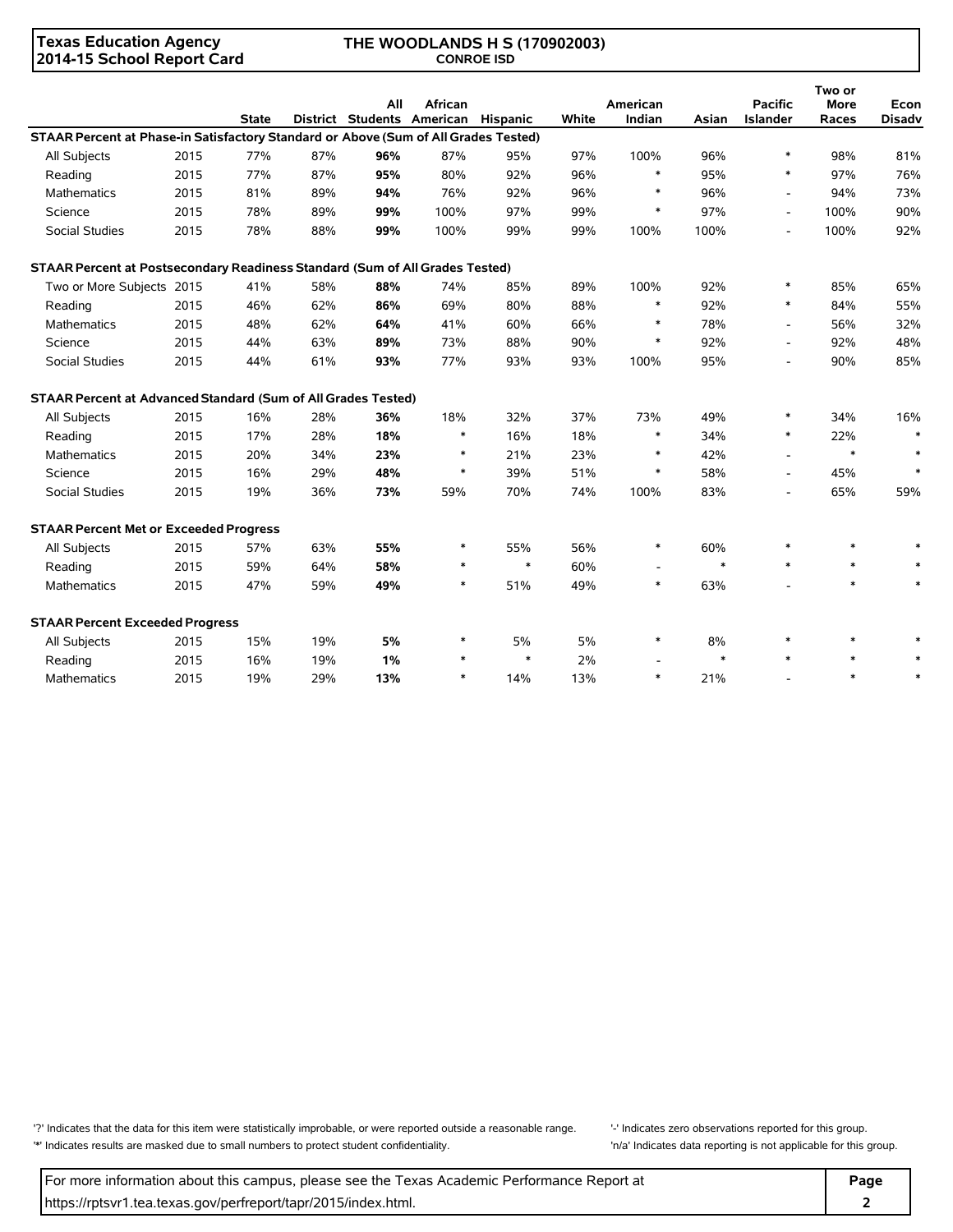| <b>Texas Education Agency</b><br>2014-15 School Report Card |              | THE WOODLANDS H S (170902003)<br><b>CONROE ISD</b> |                                   |         |                 |       |                    |        |                          |                                      |                       |
|-------------------------------------------------------------|--------------|----------------------------------------------------|-----------------------------------|---------|-----------------|-------|--------------------|--------|--------------------------|--------------------------------------|-----------------------|
|                                                             | <b>State</b> |                                                    | All<br>District Students American | African | <b>Hispanic</b> | White | American<br>Indian | Asian  | <b>Pacific</b>           | Two or<br><b>Islander More Races</b> | Econ<br><b>Disadv</b> |
| Annual Dropout Rate (Gr 9-12)                               |              |                                                    |                                   |         |                 |       |                    |        |                          |                                      |                       |
| 2013-14                                                     | 2.2%         | 0.5%                                               | 0.1%                              | 0.9%    | 0.1%            | 0.1%  | 0.0%               | 0.0%   | $\ast$                   | 1.0%                                 | 1.0%                  |
| 2012-13                                                     | 2.2%         | 0.5%                                               | 0.3%                              | 0.9%    | 0.4%            | 0.2%  | 0.0%               | 0.0%   | $\ast$                   | 0.0%                                 | 2.7%                  |
| 4-Year Longitudinal Rate (Gr 9-12)                          |              |                                                    |                                   |         |                 |       |                    |        |                          |                                      |                       |
| Class of 2014                                               |              |                                                    |                                   |         |                 |       |                    |        |                          |                                      |                       |
| Graduated                                                   | 88.3%        | 94.7%                                              | 96.9%                             | 96.3%   | 95.5%           | 97.4% | $\ast$             | 100.0% | $\ast$                   | 87.0%                                | 93.2%                 |
| <b>Received GED</b>                                         | 0.8%         | 1.0%                                               | 0.9%                              | 0.0%    | 0.6%            | 1.1%  | $\ast$             | 0.0%   | $\ast$                   | 0.0%                                 | 0.0%                  |
| Continued HS                                                | 4.3%         | 2.9%                                               | 1.9%                              | 3.7%    | 3.4%            | 1.3%  | $\ast$             | 0.0%   | $\ast$                   | 8.7%                                 | 2.3%                  |
| Dropped Out                                                 | 6.6%         | 1.4%                                               | 0.4%                              | 0.0%    | 0.6%            | 0.3%  | $\ast$             | 0.0%   | $\ast$                   | 4.3%                                 | 4.5%                  |
| Graduates and GED                                           | 89.1%        | 95.7%                                              | 97.8%                             | 96.3%   | 96.0%           | 98.4% | $\ast$             | 100.0% | $\ast$                   | 87.0%                                | 93.2%                 |
| Grads, GED, & Cont<br>Class of 2013                         | 93.4%        | 98.6%                                              | 99.6%                             | 100.0%  | 99.4%           | 99.7% | $\ast$             | 100.0% | $\ast$                   | 95.7%                                | 95.5%                 |
| Graduated                                                   | 88.0%        | 95.1%                                              | 97.8%                             | 95.2%   | 97.3%           | 97.7% | $\ast$             | 100.0% | $\ast$                   | 100.0%                               | 94.3%                 |
| <b>Received GED</b>                                         | 0.8%         | 1.1%                                               | 0.5%                              | 0.0%    | 0.5%            | 0.6%  | $\ast$             | 0.0%   | $\ast$                   | 0.0%                                 | 0.0%                  |
| Continued HS                                                | 4.6%         | 2.3%                                               | 1.2%                              | 4.8%    | 2.1%            | 1.0%  | $\ast$             | 0.0%   | $\ast$                   | 0.0%                                 | 2.9%                  |
| Dropped Out                                                 | 6.6%         | 1.5%                                               | 0.5%                              | $0.0\%$ | 0.0%            | 0.7%  | $\ast$             | 0.0%   | $\ast$                   | 0.0%                                 | 2.9%                  |
| Graduates and GED                                           | 88.9%        | 96.2%                                              | 98.3%                             | 95.2%   | 97.9%           | 98.3% | $\ast$             | 100.0% | $\ast$                   | 100.0%                               | 94.3%                 |
| Grads, GED, & Cont                                          | 93.4%        | 98.5%                                              | 99.5%                             | 100.0%  | 100.0%          | 99.3% | $\ast$             | 100.0% | $\ast$                   | 100.0%                               | 97.1%                 |
| 5-Year Extended Longitudinal Rate (Gr 9-12)                 |              |                                                    |                                   |         |                 |       |                    |        |                          |                                      |                       |
| Class of 2013                                               |              |                                                    |                                   |         |                 |       |                    |        |                          |                                      |                       |
| Graduated                                                   | 90.4%        | 96.5%                                              | 98.5%                             | 95.2%   | 98.9%           | 98.3% | $\ast$             | 100.0% | $\ast$                   | 100.0%                               | 97.1%                 |
| <b>Received GED</b>                                         | 1.1%         | 1.4%                                               | 0.8%                              | $0.0\%$ | 0.5%            | 1.0%  | $\ast$             | 0.0%   | $\ast$                   | 0.0%                                 | 0.0%                  |
| Continued HS                                                | 1.3%         | 0.5%                                               | 0.3%                              | 0.0%    | 0.5%            | 0.3%  | $\ast$             | 0.0%   | $\ast$                   | 0.0%                                 | 0.0%                  |
| Dropped Out                                                 | 7.2%         | 1.6%                                               | 0.4%                              | 4.8%    | 0.0%            | 0.4%  | $\ast$             | 0.0%   | $\ast$                   | $0.0\%$                              | 2.9%                  |
| Graduates and GED                                           | 91.5%        | 97.9%                                              | 99.3%                             | 95.2%   | 99.5%           | 99.3% | $\ast$             | 100.0% | $\ast$                   | 100.0%                               | 97.1%                 |
| Grads, GED, & Cont                                          | 92.8%        | 98.4%                                              | 99.6%                             | 95.2%   | 100.0%          | 99.6% | $\ast$             | 100.0% | $\ast$                   | 100.0%                               | 97.1%                 |
| Class of 2012                                               |              |                                                    |                                   |         |                 |       |                    |        |                          |                                      |                       |
| Graduated                                                   | 90.4%        | 97.1%                                              | 98.7%                             | 100.0%  | 98.2%           | 98.8% | 88.9%              | 100.0% | $\ast$                   | 100.0%                               | 97.2%                 |
| <b>Received GED</b>                                         | 1.2%         | 1.1%                                               | 0.3%                              | 0.0%    | 1.2%            | 0.1%  | 0.0%               | 0.0%   | $\ast$                   | 0.0%                                 | 2.8%                  |
| Continued HS                                                | 1.3%         | 0.3%                                               | 0.1%                              | $0.0\%$ | 0.0%            | 0.1%  | 0.0%               | 0.0%   | $\ast$                   | $0.0\%$                              | 0.0%                  |
| Dropped Out                                                 | 7.1%         | 1.5%                                               | 0.9%                              | 0.0%    | 0.6%            | 0.9%  | 11.1%              | 0.0%   | $\ast$                   | 0.0%                                 | 0.0%                  |
| Graduates and GED                                           | 91.6%        | 98.2%                                              | 99.0%                             | 100.0%  | 99.4%           | 99.0% | 88.9%              | 100.0% | $\ast$                   | 100.0%                               | 100.0%                |
| Grads, GED, & Cont                                          | 92.9%        | 98.5%                                              | 99.1%                             | 100.0%  | 99.4%           | 99.1% | 88.9%              | 100.0% | $\ast$                   | 100.0%                               | 100.0%                |
| RHSP/DAP Graduates (Longitudinal Rate)                      |              |                                                    |                                   |         |                 |       |                    |        |                          |                                      |                       |
| Class of 2014                                               | 85.5%        | 92.5%                                              | 95.0%                             | 84.0%   | 97.4%           | 94.8% | ∗                  | 100.0% | *                        | 95.0%                                | 97.1%                 |
| Class of 2013                                               | 83.5%        | 89.0%                                              | 91.0%                             | 75.0%   | 91.3%           | 91.3% | $\ast$             | 92.9%  | $\ast$                   | 89.3%                                | 72.7%                 |
| <b>SAT/ACT Results</b>                                      |              |                                                    |                                   |         |                 |       |                    |        |                          |                                      |                       |
| Tested                                                      |              |                                                    |                                   |         |                 |       |                    |        |                          |                                      |                       |
| Class of 2014                                               | 66.3%        | 68.3%                                              | 89.5%                             | 82.1%   | 84.2%           | 90.7% |                    | 95.2%  | $\ast$                   | 90.5%                                | 62.8%                 |
| Class of 2013                                               | 63.8%        | 69.5%                                              | 90.8%                             | 85.0%   | 82.9%           | 92.9% | $\ast$             | 90.9%  | $\ast$                   | 100.0%                               | 80.6%                 |
| At/Above Criterion                                          |              |                                                    |                                   |         |                 |       |                    |        |                          |                                      |                       |
| Class of 2014                                               | 25.1%        | 44.9%                                              | 60.4%                             | 43.5%   | 49.3%           | 61.9% | $\ast$             | 77.5%  | $\overline{\phantom{0}}$ | 73.7%                                | 40.7%                 |
| Class of 2013                                               | 25.4%        | 43.6%                                              | 59.6%                             | 35.3%   | 51.6%           | 60.9% | $\ast$             | 82.0%  |                          | 46.4%                                | 40.0%                 |
| Average SAT Score                                           |              |                                                    |                                   |         |                 |       |                    |        |                          |                                      |                       |
| Class of 2014                                               | 1417         | 1567                                               | 1663                              | 1516    | 1587            | 1671  | $\ast$             | 1821   | $\centerdot$             | 1756                                 | 1535                  |
| Class of 2013                                               | 1422         | 1563                                               | 1666                              | 1491    | 1627            | 1669  | $\ast$             | 1858   |                          | 1577                                 | 1523                  |
| Average ACT Score                                           |              |                                                    |                                   |         |                 |       |                    |        |                          |                                      |                       |
| Class of 2014                                               | 20.6         | 23.5                                               | 24.8                              | 21.3    | 23.8            | 24.9  | $\ast$             | 28.4   | $\overline{\phantom{0}}$ | 24.9                                 | 25.3                  |
| Class of 2013                                               | 20.6         | 23.3                                               | 24.8                              | 22.2    | 24.2            | 24.9  | $\ast$             | 27.7   | $\overline{a}$           | 23.5                                 | 22.4                  |

'?' Indicates that the data for this item were statistically improbable, or were reported outside a reasonable range. | '-' Indicates zero observations reported for this group. '\*' Indicates results are masked due to small numbers to protect student confidentiality. 'n/a' Indicates data reporting is not applicable for this group.